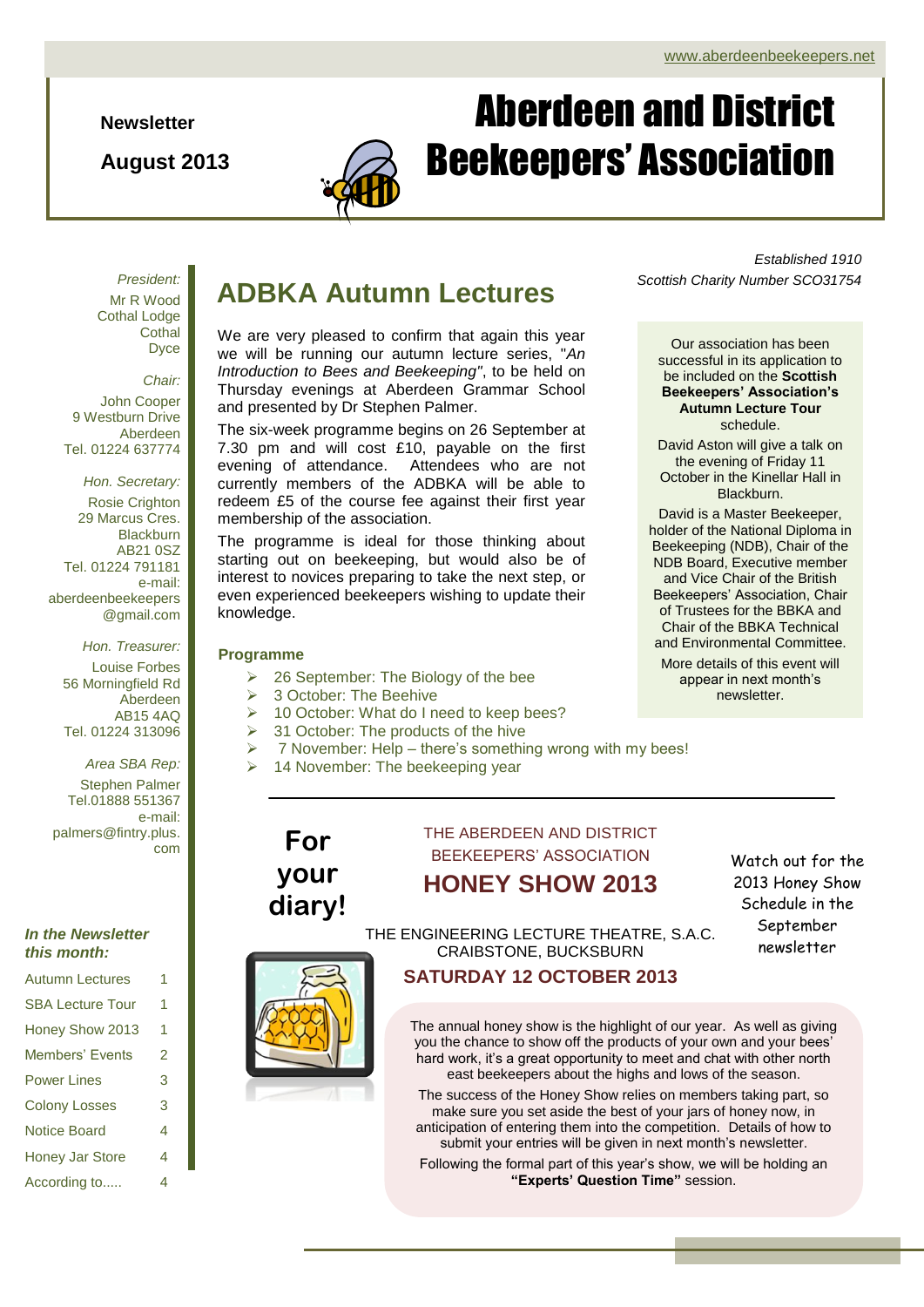# Members' Events Members' Events

## **GOING TO THE HEATHER: APIARY VISIT AND PICNIC LUNCH - with Murray McGregor**

Saturday 17 August at 2.00pm

Coilacreich, Ballater

*The site is on the north side of the A93, next to an electricity substation, about half way between Ballater and Crathie. Prior to our visit, we are meeting at 1 pm for a (bring your own) picnic lunch at the Deeside Gliding Club, just to the west of Aboyne. You can't miss the picnic tables and a large parking area on the left hand side of the A93 heading west.*

## **APIARY DEMONSTRATION**

**- with Hugh Donohoe** Saturday 31 August at 2.00pm Old Mill of Hirn, Banchory

*Directions to Apiary from Aberdeen: From Westhill to Garlogie Hall on B9117, then left on link road B9125 to meet the B977 again at Cullerlie, along the B977 (past the turn off to Hirn) and turn left into unclassified road after Hattonburn Farm , signed "unsuitable for HGV's" ( look for "BEEDEM" sign). Along this road for about ¼ mile to small Z bend on a dip in the road, the Apiary is in the wood on the left at "BEEDEM" sign.*

*The Apiary doesn't have a post code, but is between Hattonburn Farm- AB31 5RB and Old mill of Hirn- AB31 5QR. (See map.)*



## **APIARY DEMONSTRATION**

**- with Jim Beattie** Saturday 14 September at 2.30pm

**VARROA TREATMENT** Association apiary, SAC, Craibstone, AB21 9YA

## **ADBKA AUTUMN LECTURES**

Six-week programme starts Thursday 26 September at 7.30pm Presenter: Stephen Palmer

## **AN INTRODUCTION TO BEES AND BEEKEEPING**

Aberdeen Grammar School Lecture Theatre, Skene Street, ABERDEEN, AB10 1HT

Last week we asked how to safely transport a sealed queen cell without crushing it or letting it get too cold.

The consensus view sees the queen cell being placed in some sort of container – such as a matchbox or one of the larger plastic queen cages. Place this in a shirt or trouser pocket so that it benefits from body heat. In a shirt pocket, a thick jumper would provide additional insulation. Just how long this would keep the metamorphosing queen alive isn't known, but with a steady temperature and not too much jarring, the situation seems pretty much as it would be in the brood nest.

Interestingly, in his book *The Buzz about Bees*, Jurgen Tautz notes a range of evolutionary strategies that are shared by honeybees and mammals. Amongst them, the development of offspring within a protective environment (brood nest/womb) maintained at 35/36°C.

So, in summary: pop it in your pooch!

## **Does anyone have experience of** using

the hive cleansing product, Varroa-Gard? It seems there are different methods and frequency of application.

Do you have any advice or recommendations?

Please get in touch and we'll share it with other members.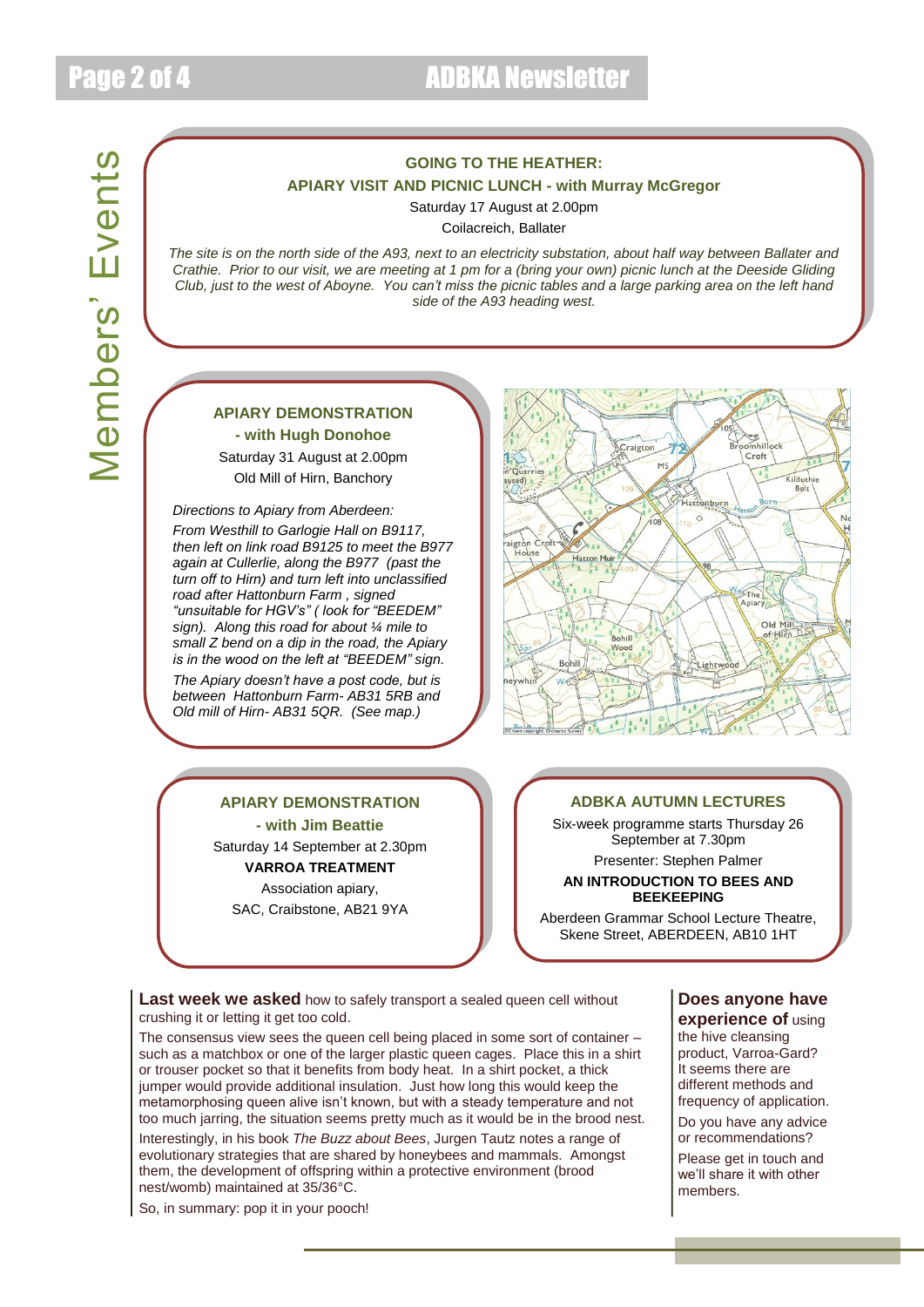# Page 3 of 4 ADBKA Newsletter

An article in the Guardian explains why it's "nigh on impossible" to produce organic honey in the UK. That's because of the foraging range of the honey bee and the close proximity of non-organic land next to any organic production sites.

Read the story at:

[http://www.theguardian.com/environment/2](http://www.theguardian.com/environment/2013/aug/11/organic-honey-any-such-thing) [013/aug/11/organic-honey-any-such-thing](http://www.theguardian.com/environment/2013/aug/11/organic-honey-any-such-thing)

## **SBA Examinations**

The Scottish Beekeepers' Association will be holding their examinations for **Modules 1, 2, 3, 5 and 7** on 9 November this year.

Candidates wishing to enter these exams should apply to the SBA Education Convener, Alan Riach, Woodgate, 7 Newlands Avenue, Bathgate, EH48 1EE, no later than 14 September.

The syllabuses and exam application form can be downloaded from [http://www.scottishbeekeepers.org.uk/Practica](http://www.scottishbeekeepers.org.uk/PracticalBeekeeping/Downloads.aspx) [lBeekeeping/Downloads.aspx](http://www.scottishbeekeepers.org.uk/PracticalBeekeeping/Downloads.aspx)

*(If you don't have internet access, contact the newsletter editor and arrange to have a paper copy of the application form posted out.)*

## **Power Lines and Bees**

Last month we reported the suspicions of ADBKA member Andy Leith that some stocks of bees he had near to pylons and underneath power lines were producing very little honey compared to other stocks on similar sites where there were no power lines.

As you might expect with possibly the world's most researched insect, this is something that has not missed the attention of scientists. The website *EMFs.info* ("EMFs" stands for "electric and magnetic fields") cites six different studies, one of which reports that: "Honeybee colonies exposed under a 765-kV, 60-Hz transmission line at 7 kV/m show the following sequence of effects: 1) increased motor activity with transient increase in hive temperature; 2) abnormal propolization; 3) impaired hive weight gain; 4) queen loss and abnormal production of queen cells; 5) decreased sealed brood; and 6) poor winter survival". (See

[http://www.emfs.info/The+Science/Agriculture/bees/bees+and](http://www.emfs.info/The+Science/Agriculture/bees/bees+and+microshocks.htm) [+microshocks.htm\)](http://www.emfs.info/The+Science/Agriculture/bees/bees+and+microshocks.htm)

The particular study referred to above was published in the journal of the Bioelectromagnetics Society [\(https://www.bems.org/home\)](https://www.bems.org/home).

See the amazing live bee cam feed from Germany at <http://explore.org/#!/live-cams/player/honey-bee-hive-cam>

Many media outlets picked up the news that a survey conducted on behalf of the Scottish Beekeepers' Association has found that nearly one in three managed bee colonies in Scotland died out last winter. This is twice the rate of losses in the previous year.

See how STV reported the story at:

[http://news.stv.tv/scotland/235922-fears-over-scottish-honey-bee](http://news.stv.tv/scotland/235922-fears-over-scottish-honey-bee-populations-after-31-fail-to-survive-winter/)[populations-after-31-fail-to-survive-winter/](http://news.stv.tv/scotland/235922-fears-over-scottish-honey-bee-populations-after-31-fail-to-survive-winter/)



## **Preliminary results from an international study**

The honey bee research network COLOSS has announced the preliminary results of an international study to investigate winter colony losses. Data were collected from 19 countries from Europe, Israel and Algeria. In total, more than 15,000 beekeepers provided overwintering mortality and other data of their colonies. Collectively, they managed more than 280,000 colonies. A preliminary analysis of the data shows that the mortality rate over the 2012-13 winter varied between countries, ranging from 6% in Israel to 37% in Ireland, and there were also marked regional differences within some countries. These figures compare with losses over the same period of 31% and 34% recently reported from the USA and the UK respectively.

The data show that Poland and Finland have each year experienced losses of about 17%. Countries in south eastern Europe (Slovakia, Bosnia Herzegovina, Croatia) have had average losses of less than 10%, but in 2012 losses were slightly higher. In central Europe (Germany, Switzerland, Austria) losses rose to above 20% in 2012 but went back to around 15% in 2013. In the neighbouring Netherlands, losses were above 20% for five years, but decreased in 2013 to a level comparable with Germany and Switzerland. Interestingly, we now see losses rising to substantially higher levels in northern countries (Sweden, Denmark, Norway, Ireland, UK) whose losses were around the 15% in the previous years.

Co-ordinator of the COLOSS Monitoring and Diagnosis Working Group Dr Romée van der Zee from the Dutch Centre for Bee Research says: *"We have observed an interesting pattern in honey bee colony losses over the last 3 years. These results emphasise that losses in many countries remain greater than beekeepers consider are acceptable. We believe that many factors including the weather are responsible for these losses, which show patterns over the years which are not bound to administrative borders".*

You can access the COLOSS information vi[a http://coloss.org/news/coloss-press-release-losses-of-honey-bee](http://coloss.org/news/coloss-press-release-losses-of-honey-bee-colonies-over-the-2012-13-winter-preliminary-results-from-an-international-study)[colonies-over-the-2012-13-winter-preliminary-results-from-an-international-study](http://coloss.org/news/coloss-press-release-losses-of-honey-bee-colonies-over-the-2012-13-winter-preliminary-results-from-an-international-study)